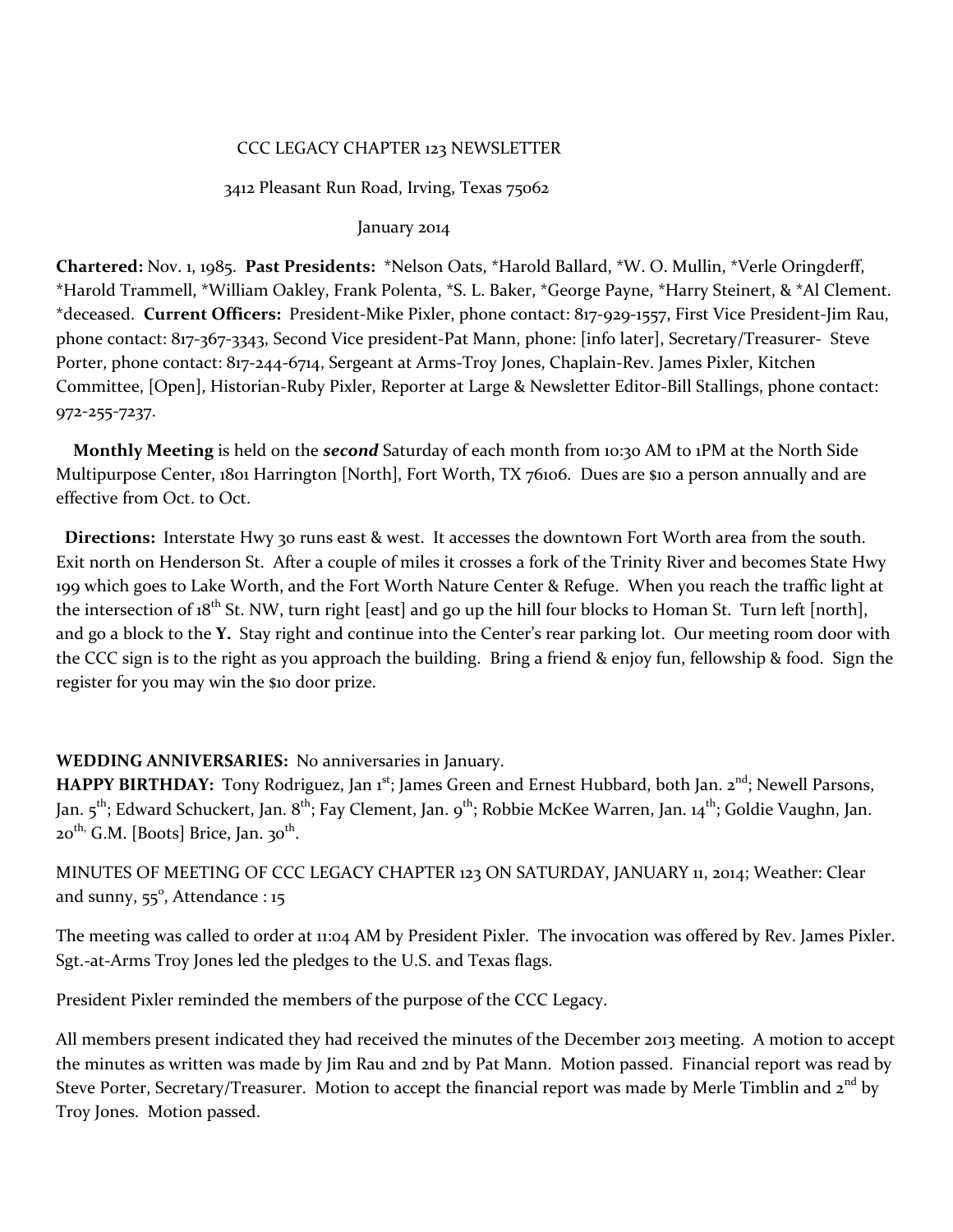Happy Birthday was sung to members Tony Rodriguez, James Green, Ernest Hubbard, Newell Parsons, Fay Clement, and Robbie McKee Warren; all of whom were not present.

Old business was a reminder by President Pixler and 1<sup>st</sup> VP Jim Rau of the efforts to preserve the CCC built structures at Lake Worth.

In light of several anniversaries in March 2014, namely the 50<sup>th</sup> for the Fort Worth Nature Center & Refuge, 40<sup>th</sup> for Friends of the Nature Center, and CCC Day in Texas on March 29<sup>th</sup>; a discussion was held to form a committee to include the Chapter in these events. The possibility of purchasing towels similar to those distributed last year during the  $80<sup>th</sup>$  anniversary of the CCC was made. A motion was made by Mike Pixler and 2<sup>nd</sup> by Jim Rau to have Larka Tetens chair the committee and members be Jim Rau, Pat Mann, and Mike Pixler. Motion passed.

One of our new members, Jack Vaughn, a CCC "Boy" and WW II veteran, spoke of his experiences in the CCC and also brought a book of memorabilia for the members to view.

The can was passed for donations. Troy Jones won the \$10 door prize and donated it to pay the current year chapter dues for new member Goldie Vaughn.

The blessing was offered by Rev. James Pixler. The Motion to adjourn was made by Merle Timblin,  $2^{nd}$  by Troy Jones. Motion passed and the meeting adjourned at 12:00 PM.

Respectfully submitted,

Steve Porter, Secretary/Treasurer

## **The President's Corner,**

## **The subject for this corner is: Kids, take care of your parents!**

Happy New Year! We made it through the holidays for the most part without incident. Don't want any more of that ice for a day or two or never, though. Hope this finds you and yours in good health.

Why would anyone sit in a room alone, no TV, no radio, not reading, just doing nothing? That's okay, I couldn't come up with anything either. I'm not talking about for a few minutes. I'm talking about a few days. Wake up, cleanup, might do breakfast; might not. Might get dressed; might not. No, guess I'll just sit here in the dark and do nothing, for a little while, fine; for the day, not so much. Kids, check on your parents! I understand with the ice we had in December and not getting out in that. It doesn't hurt to call though. I watch television some, I guess we all do. I may not be watching, but it's on; got to have some noise going, not silence. That's just me. But if the seniors don't have the TV or radio on because they forgot how to turn it on, that's a problem. Kids, check on your parents! What about their meds? What about their appointments. How much effort does it take to at least make a phone call? Not much. Let's be sure as kids, we do the right thing. Remind them of the CCC Legacy meeting coming up. Take the time, let's say it takes four hours to go by, give them a ride to the meeting and back home once a month. Math's not my strong subject, if I had one, but, let's see: 4 hours a month, X 12 months; Wow! That's only 48 hour in a year's time you took your parents where they wanted to go. I wonder how many hours they took you as a child where you wanted to go; more than 48 without a doubt. Kids,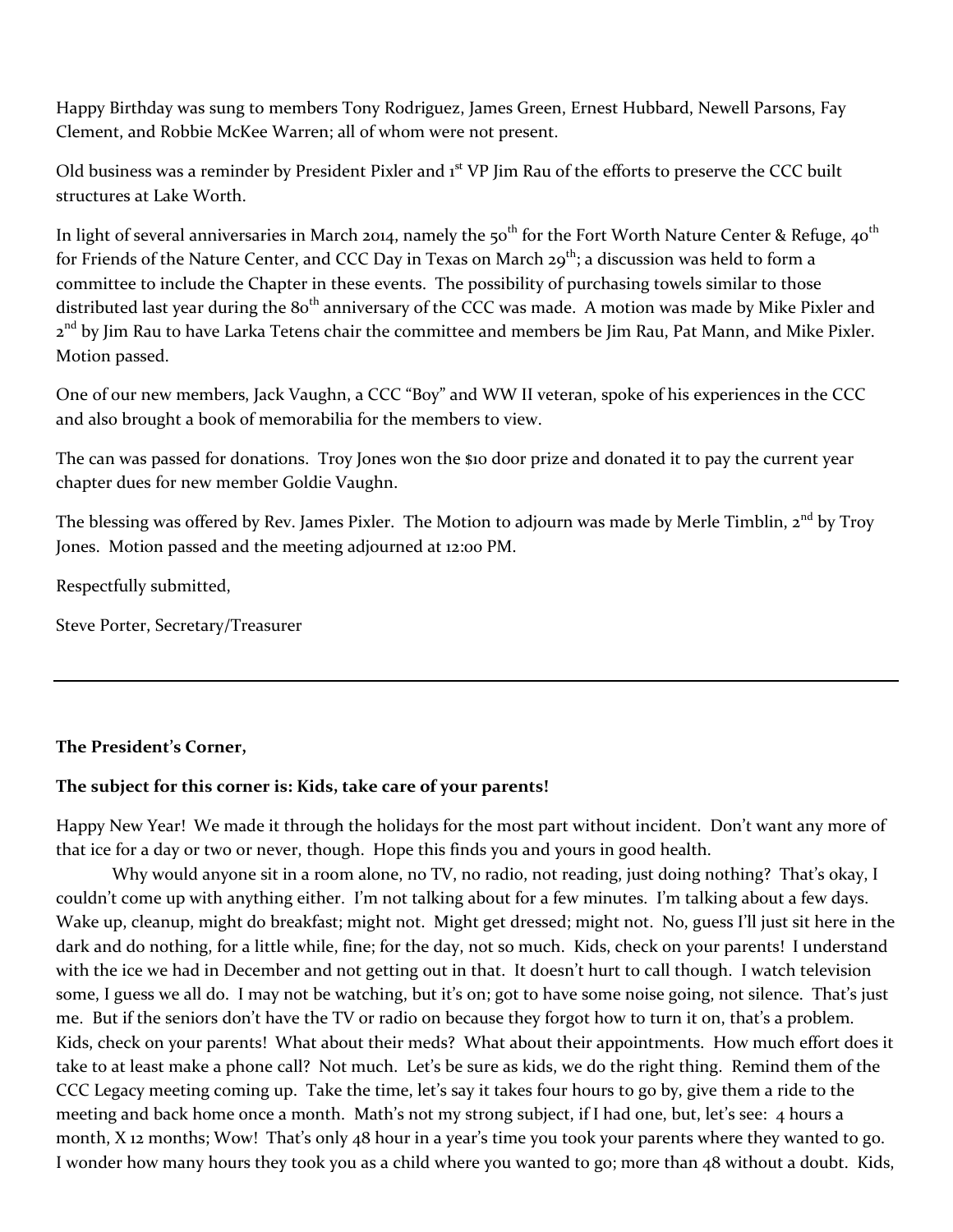take care of your parents! Today's lifestyle for most of us is such that we just go-go, got to get this done. Do this, do that, and, and… If this sounds familiar, it's probably because I have written on the subject before. The difference being this time, I'm concerned about our parents and seniors. I still perhaps should take more time for myself. Time to relax and have a little "me" time. Guess not, too much to do. Anyway, back to the seniors; we go about our activities thinking of only "our" kids. That by itself is okay, that's what parents do. We take care of our kids. The point is, our parents and seniors took care of their kids, too. Hellooo, I know, I'm one of those kids. Oh, wait a minute, kids take care of your parents and seniors! You will not be able to, sooner than you think. Help us take care of our parents and seniors. With that, I hope to see you at our next CCC Legacy Chapter 123 meeting, February 8, 2014. There's plenty of time to plan and attend.

Yours in Service,

Mike Pixler, President CCC Legacy Chapter 123

## **NEW MEMBERS JACK AND GOLDIE VAUGHN**

We welcomed new members Jack and Goldie Vaughn to our January meeting! They are residents of Arlington, Texas, and Jack served in the CCCs in Arizona and is a veteran of the U.S. Marine Corps. He was in the South Pacific on the Island of American Samoa in World War II. Jack's CCC Company was sent to Southern Arizona and their principle job was building fences and roads across the rugged landscape there. In fact, member Merle Timblin served in that same general area doing similar work. Jack told us that this past summer he had his 90<sup>th</sup> birthday, and his family planned an evening at the Ball Park in Arlington to see the rangers play. When Jack and Goldie got there, Rowdy, the Ranger's Mascot, unexpectedly met them and escorted them out on the field. There they were asked to get into an open vehicle, and before they realized what was going on, they were driven completely around the park infield. The PA announcer told the crowd of Jack's 90th birthday and that he was a CCC and U.S. Marine Veteran of WW II. Thirty thousand fans gave him a standing ovation!

# **We Now Resume the Story of Edward Schuckert in His CCC Camp in California**

Edward fought about 35 fires as a CCC boy, but on July 2, 1942, their CCC camp was shut down as the entire program came to an end due to the war. On his last day of his time in the CCC, the Forest Service supervisor came to Ed and asked if he would like to go to work for the Service full time, and if so, could he start the following Monday. His pay would go from \$30 per month to \$110. Ed accepted immediately and felt that he was going to be a rich man all of a sudden. He became a firefighter working out of the Newhall Ranger District.

========================================================================================

Another opportunity for Ed soon came up. Due to the fear of Japanese attacks on California from the air, an Air Warning Service was hurriedly organized, and with the Forest Service Fire Warning towers being unused in the winter months and on high ground with excellent visibility, they were put to use using two-person teams. One of the towers in the Newhall District had a husband and wife team, and one of them had a medical condition requiring them to take a leave. Ed was asked if he would fill in. He wasn't sure, after all he was just age 17 and still without a driver's license, and would have to be driven to the tower. He accepted, was given a short 2 to 3 hours of instruction, and he and another young man became Air Warning Observers with 28 days on duty with 2 days off per month. Their location was a busy one due to heavy military air traffic plus two commercial air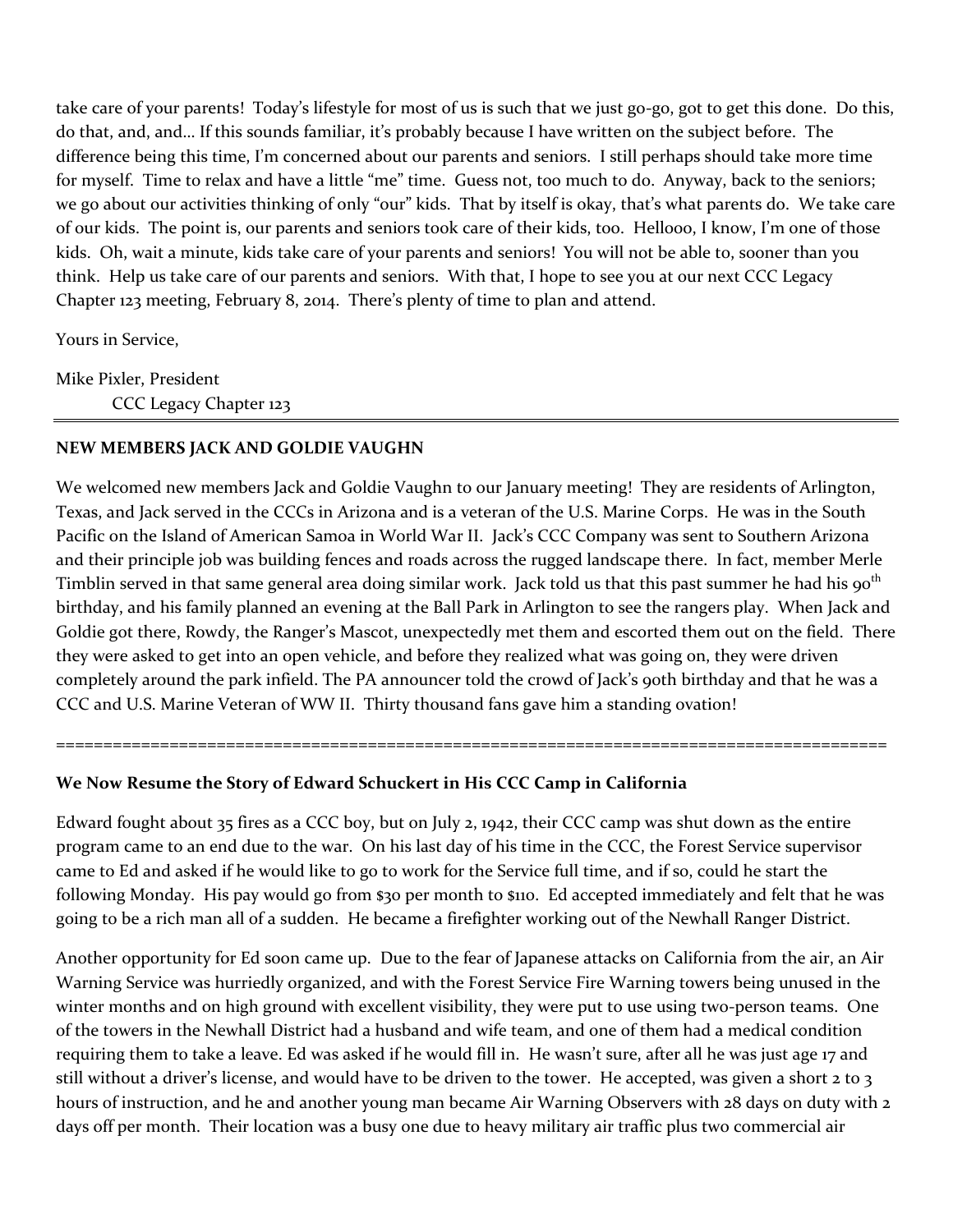routes crossing in the area; they reported hundreds of sightings and engine sounds each month. One incident Ed remembers was seeing a C-47 Transport towing a glider, and for some reason, the tail section of the C-47 separated and the plane crashed, but all on board parachuted to safety. The glider was able to make it to a landing area.

Ed and his partner had to make their food supply last for the month before they were re-supplied. He remembers once they ran short of meat, and secretly shot a deer out of season and hid it in the woods to keep from being found out.

## *At this point Ed switches gears and changes from his own story to that of a future friend and co-worker and more.*

In the summer of 1943, while camping with her parents in Elizabeth Lake Canyon near Castaic, California, twenty year old, Zoe Willis asked a U.S. Forest Service Patrolman, Ralph Stevens, if he thought a woman could perform his duties since there was a shortage of able bodied men due to having been called into military service. He listened, then took her name, address and phone number, and told her he would forward the info through channels.

Three weeks later she got a phone call from a Mr. Mendenhall, Forest Supervisor for the Angeles National Forest, asking her to come to his office in downtown Los Angeles for an interview. Mr. Mendenhall and his assistant then offered her a challenge that if she could locate another woman that would be interested, they could become a woman firefighting crew. They would have to be physically fit and would comprise a two firefighter initial attack fire crew for the remainder of the 1943 fire season. Miss Willis was not expecting this as a job prospect at all, but it intrigued her, so she began the search for another woman about her age, physically fit, who displayed enthusiasm for the work.

It took a few weeks before Zoe found another girl who she believed could handle the job that had been proposed to them. Her name was Carol and she was nineteen. Zoe phoned Mr. Mendenhall that she had found a suitable girl who was willing and able, and that she felt could do the task. They could report for assignment in a day or so. The girls were told to report to the District Ranger, Ray McCormick, on the Newhall-Saugus Ranger District, near Newhall in Southern California. On August 1, 1943, the girls arrived at the ranger station via a Greyhound

Bus with baggage in hand. They were met by Fire Control Officer, Howard Evans, who promptly got them signed in on all the paper work and putting them on the payroll. After a quick orientation tour, the girls were taken to their new home at the Mint Canyon Forest Fire Station.

They received fire training for the next three weeks; basic fire control, fire equipment maintenance and operation, and station and campground care. They got live fire training while doing hazard reduction burning along railroad right of way in Soledad Canyon on Angeles National Forest. After three weeks of training, the girls were reasonably skilled enough, that they were permitted to make initial attacks on wildfires in their area.

The 1943 fire season closed on November 1 after a substantial rainfall. The Mint Canyon Station, along with all others, was ordered closed until the next fire season threat. Some personnel were laid off; others put on road and trail maintenance. The two girls were offered a winter assignment as Aircraft Warning Observers at the Warm Springs Lookout Station above Elizabeth Lake Canyon. Two hundred lookout stations between San Diego, Calif. and Vancouver, Washington, and for 100 miles inland, were activated as observation posts to monitor all flights of aircraft; the possibility of the Japanese attacking the West Coast was still feared. These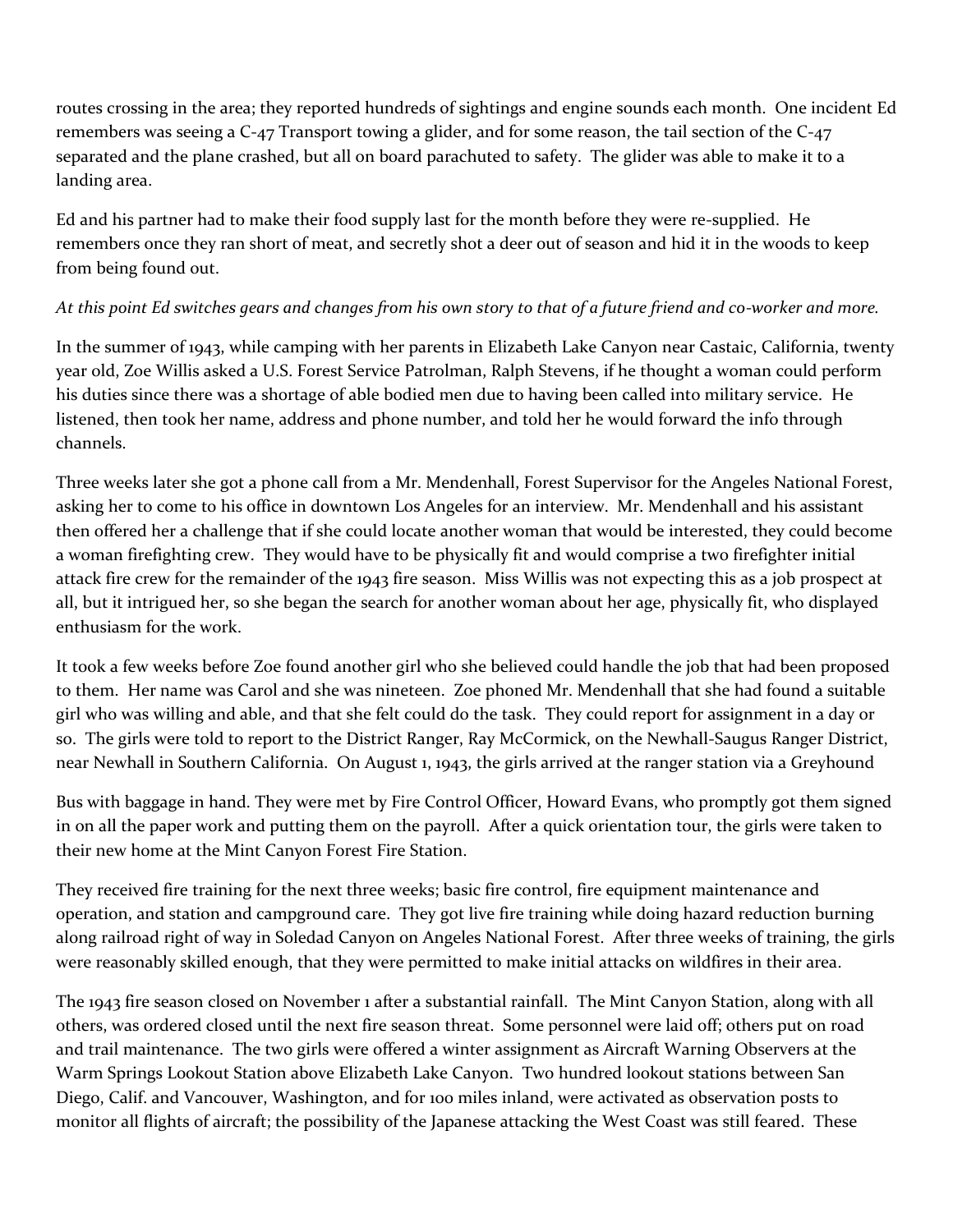stations were manned 24 hours a day. All flights were reported to an Aircraft Filter Center where they were plotted on a huge map board.

The two girls lived in the lookout tower; cooked and slept alternately. A small enclosed room attached to a single car garage was used as sleeping quarters. It was 24 hours on duty for 28 days before having two days off. Zoe and Carol lived on the Warm Springs mountain top for five months. They experienced everything winter could throw at them; ice, snow, rain, blizzards, and winds up to 80 mph. Sometimes they were socked in for days by clouds, having to rely on their ability to hear aircraft engine sounds as planes passed by.

In early April of 1944 Zoe was informed that she would be in charge of a five girl fire crew assigned to Newhall Station, the busiest station in the district. In those days, forest fire stations had a paid cook due to the fire crew being confined to their station just as those on lookout towers. Zoe asked her aunt if she would consider taking the job, so "Aunt Ottie" accepted and became the station cook.

The fire truck assigned to Newhall Station was a  $7\frac{1}{2}$  ton International tanker, and was an underpowered beast of a vehicle to drive and operate. It had a five speed transmission and one had to double clutch each shift to get it moving. The vehicle carried 415 gallons of water, 80 gallons of gasoline, had three fully charged hose reels, fire tools, and canteens for ten firefighters. Much credit is due these girls who were among the first women fire fighters in a profession that had been men only.

The all women crew was very effective and remained so until August 1, 1944, when its' disbandment was announced with the end of WW II in sight. All the girls received layoff notices except Zoe who was offered a job for the remaining weeks as a relief fire lookout observer. For a time she relieved personnel in seven different towers in the district.

# *The above story of Zoe Willis' experiences in the U.S. Forest Service was written by her future co-worker and husband, Edward Schuckert. Now let's hear her story in her own words written in the mid 1990s*:

"It has been 55 years since Carol and I worked as Air Warning Observers on Warm Springs Lookout, winter of 1943-1944. In retrospect, I suppose I could say there is, or can be, a romance of a sort from that kind of a life or experience. Then on the other hand, there were moments for us girls where living under winter conditions was anything but romantic. Had it not been that our country was in a world conflict, my and Carol's being at Warm Springs would not have been necessary at all. The fact that our nation had been attacked by the Japanese at Pearl Harbor on December 7, 1941, prompted immediate measures to activate an air warning surveillance program from San Diego to British Columbia. The Japanese demonstrated that they could, and might make a

strike against our coastal cities or oil fields. What better use could be found for the Forest Service lookout stations than that of air surveillance. These tiny structures, usually closed during the winter, could now be the eyes on the sky.

There were extreme hardships at times while living on a mountain top, but there were rewarding moments as well. We, Carol and I, accepted the fact what we were doing was essential to the defense of our country and the overall war effort. The primitive life style might have produced boredom or even depression for some, but I never suffered from either of these; I was always busy.

I was 20 years old, un-worldly, quiet but not subdued either. My dad was just the same. I trusted everyone, even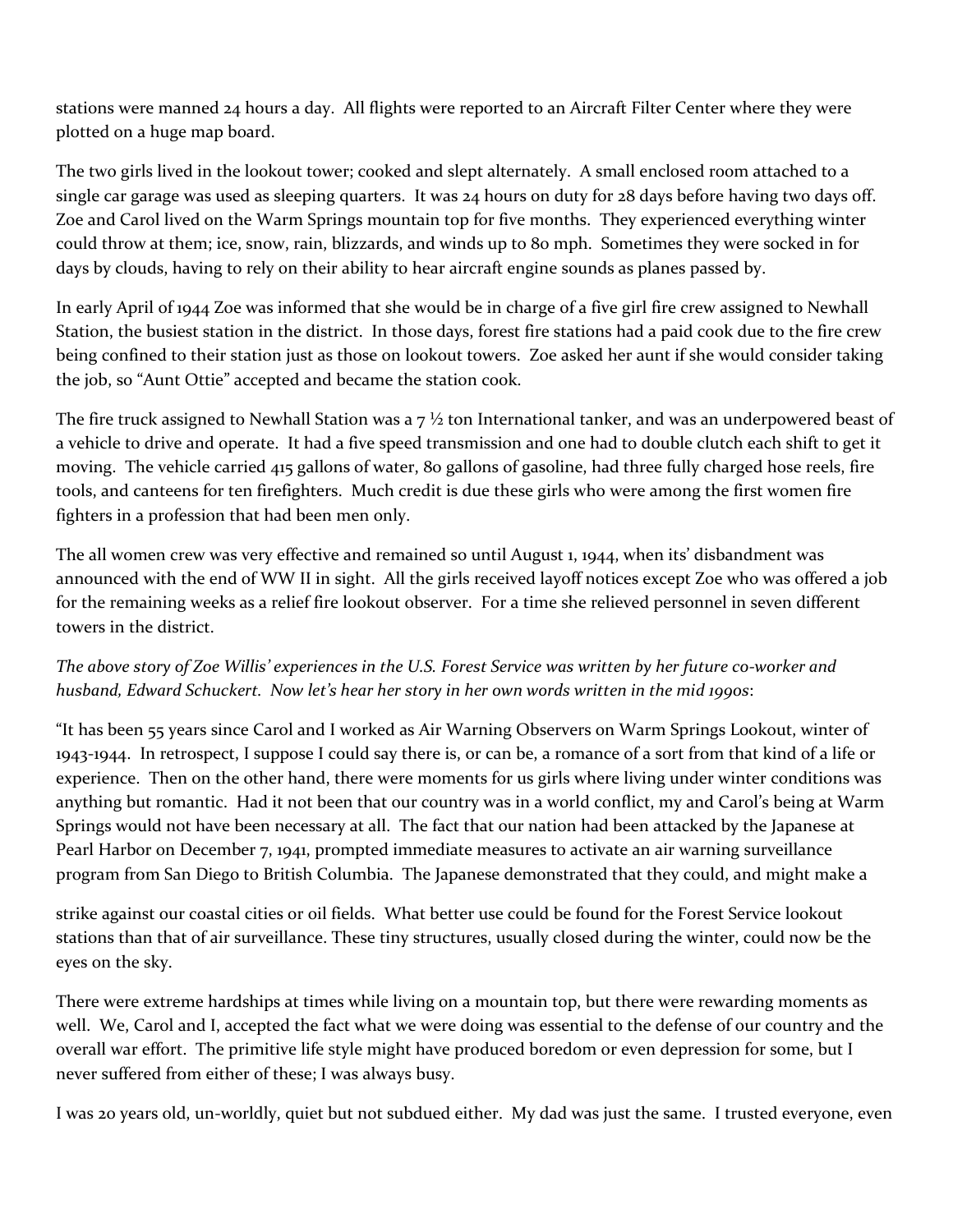after "being wronged" by them, it was my nature, I guess. I believe that one can make their heaven or hell right here on earth; I mean that with great sincerity. Also, the manner in which one conducts one's self at an early age will set the tone for the rest of their life.

For Carol and me, coming from the city, working first as firefighters and now on an Air Warning Station, we could have just as well been in Alaska, given the winter conditions and remoteness. Some might ask of me, "What did you gain from living under these circumstances?" Well, I would respond by telling them of those magnificently clear days and beautiful nights when I stood on the catwalk, bundled up to my teeth, hands gripped around my binoculars, in awe of what I was experiencing, panning as though I were a camera, all the while, my vision reaching forty, sixty and upwards of 100 miles. I would tell them of the infinite sphere of the heavens and the unlimited pleasures I derived as I focused first, on one star then another, wondering if I might be seeing the navigational light of an aircraft. As well, I would tell them of the rain, snow, thunder and lightning storms that were frightening and intense. How else would I have known of these things unless I had experienced them, as I did?

We, as with others on various AWS towers during the war endured hardships, but one can harden or soften their circumstances, making conditions relatively pleasant or they can drive themselves into hysteria. Living in the confinement of a 14 X 14 square house; twenty feet above ground, socked in by dense clouds, without any inkling of the number of days until the clouds abate, could be a bit trying. For me, I kept house, if we want to call it a house; I knitted and read books, always however, with an alert ear for the sound of an aircraft engine, warning that my observation space had been penetrated. You might ask whether I became lonesome during the five months. Well, I guess so, but not in the sense that I required affection to satisfy this loneliness. It was more of having someone to talk with, or be around, other than the day in, day out association with your co-worker. Imagine, two females living together for five months, occupying the same work area and tolerating each other's idiosyncrasies; something we all have. Carol and I got along quite well; our duty was arranged around eight hour shifts which separated us by hours at times. Though we would eat together on occasions, most meals were prepared by ones' self while the other slept or was out on a hike. These separations most certainly minimized any conflict; there were laughs and good times as well.

Occasionally we saw a deer, or a hawk circling overhead. I can't say that we saw rabbits, but I remember seeing squirrels and small birds, and I will never forget killing a rattlesnake in the garage. Quail would be seen on hikes to my paradise, a short distance to the west of the tower. I can't remember seeing a fox or a coyote, not even a

bear or a mountain lion. I didn't give any thought that a mountain lion might jump out of the bushes at me when on hikes. It never entered my mind. After killing the rattler in the garage, I became more cautious and watchful wherever I went.

Military aircraft of all types, from all services, flew up and down the canyons, zooming by the tower at times as though on exhibition, perhaps so. Daytime temperatures crept into low seventies by March and early April when Carol and I took turns sunbathing while lying on one of the window shutters. Those fighter pilots that buzzed the tower before were now circling ever nearer. We thought they were taking in the show; perhaps they were.

"My Paradise," the Garden of Eden of the Newhall-Saugus Ranger District, was within a mile of the tower, and an easy hike. It was late February or early March when I discovered this, otherwise, inaccessible "find." Carol and I, frequently scanned the small basin west of our station for any sign of wildlife, or anything that might stimulate interest. Though weather conditions dictated when and how far either of us could hike, the basin remained as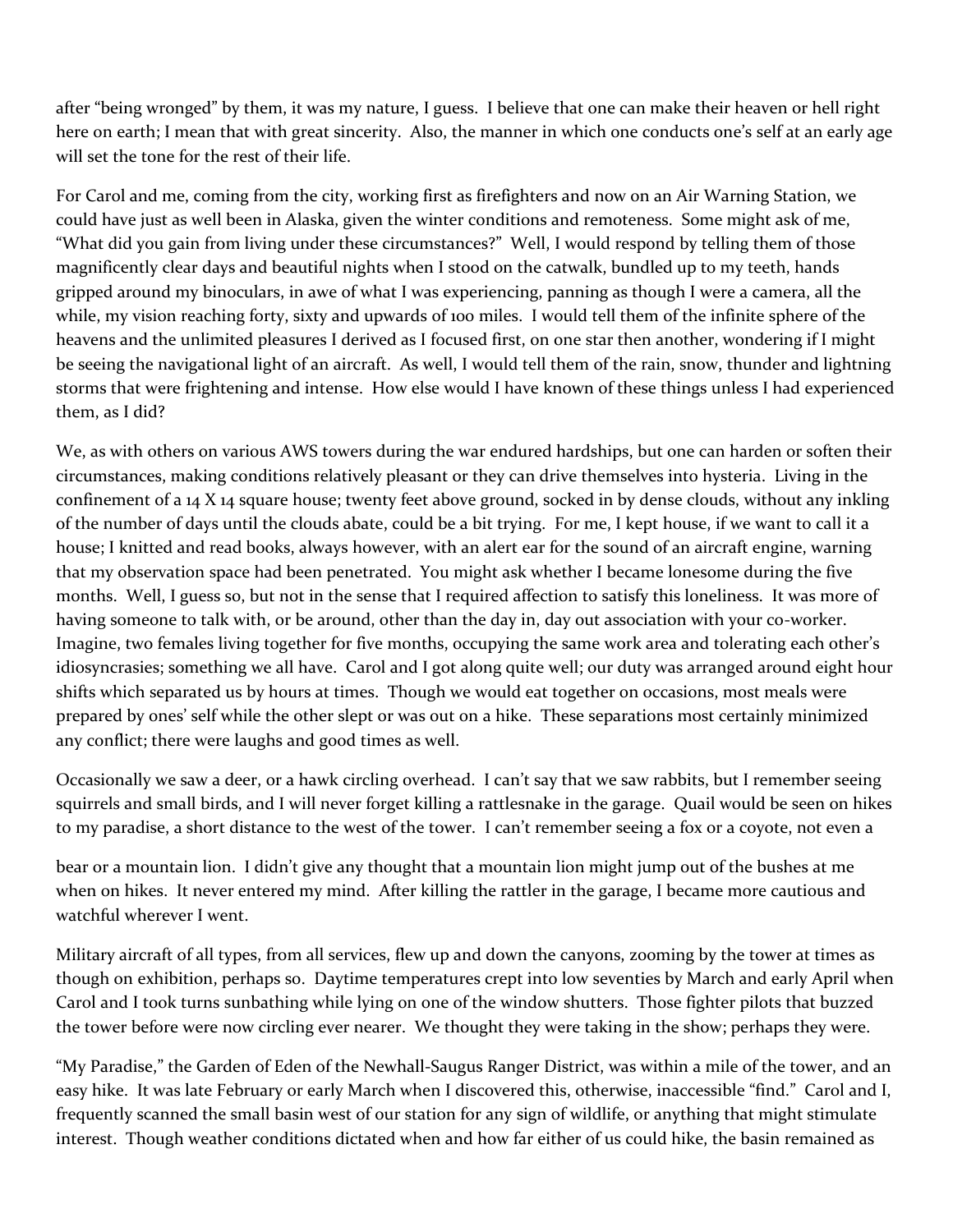one of those places yet to be explored, and I was ready for the task. The worst of the winter storm season had passed, and now an occasional fair weather cloud would be seen drifting along, seemingly without destination. They are singular and resemble a "cream puff," usually separated by a half mile or so. It was March by now and time for me to start out on my adventure. I slipped one foot, then the other into my firefighting boots, grabbed a light coat and was on my way to see what could be seen. I used the Forest Service spur road as my path. The Forest Service constructed the spur into the basin years before, probably with CCC workers. It made a nice hiking trail but had not been maintained for vehicles in years. There was a turn-around at the bottom where the road ended. I've always been a fast walker and arrived at the bottom in 30 or 40 minutes when I stopped for a look-around before deciding to proceed or call it quits. It never occurred that I might see the tower from my very position, but there it stood; I was looking up at my and Carol's home, believe it or not. The sight of a lookout station, such as Warm Springs, is impressive. Had I not known its purpose and occupant, I would have felt that the eyes of the forest were watching my every move. It wasn't discernible from the tower that the basin sloped gently to the north. Neither was it terribly large, perhaps the size of a football field. A tiny trickle of water, mostly from seepage, became the origin of a small stream or creek. It flowed ever so slowly to the west, fed by rivulets. In all, the stream was a couple of feet across and two or three inches deep. I was intrigued by this act of nature and decided to follow it along. There was the semblance of a trail starting at the turn-around, possibly a game trail. It was vague and frequently lost as I walked over the on top of huge rocks. There wasn't much of anything to follow except the inclination as to what lay ahead. Native grasses were starting to grow, assuring that spring was near. The sound of the creek was scarcely audible, but I know it was still over there, but I wasn't going to climb into the brush to find it. I continued walking along, watching and listening when I came upon what I named "My Paradise." Before my very eyes I saw first one pool of water, then another. They were connected by the stream that emerged from under the brush and flowed gently over smooth rocks feeding the two pools. The lower pool was slightly larger than the upper; both however, were large enough to be used as a bathtub or a small wading pool. They measured about 10 feet long, 5 feet wide, and 12 to 15 inches deep; what a discovery!

For the next six weeks, I wore a well defined trail to and from the lookout, with soap and towel in hand, to bath in one of the pools - not having to worry about the amount of water I used.

Edward and Wes [a co-worker] visited Carol and me in April. For some reason, Wes thought I was his girl friend, so most of his attention was directed towards me. I liked Wesley as a friend and nothing more. On this visit, Carol suggested we change partners; she with Wes and "Zoe with Eddie." This was an unexpected surprise, but

neither of us questioned the idea. My shift wouldn't start until 8 o'clock, so I asked Eddie if he would like to hike into the basin to see "My Paradise." He said yes, and in minutes we were on our way. It was a beautiful day, warm with clear skies. It couldn't have been a more pleasant day for us, besides I was with someone I liked. As we approached the turn-around, a covey of mountain quail scampered across in front of us; there must have

been twelve or so. As we neared, they broke into flight, their wings in high pitch as they fluttered with a burst of speed, landing a hundred or so feet away. Unlike the first time I walked to the basin, shrubs and brush species were now in bloom. The white flower of the Theonosis produced a fragrance unequaled anywhere. Pink flowers found on the Manzanita were beautiful, but their fragrance was dominated by that of the Theonosis. It was as though we were in a flower garden; I guess we were. Honey bees buzzed from blossom to blossom, gathering nectar. There were thousands of them, but we passed unnoticed as they carried on. Overhead, a broad wing hawk circled effortlessly, waiting his chance at a kill.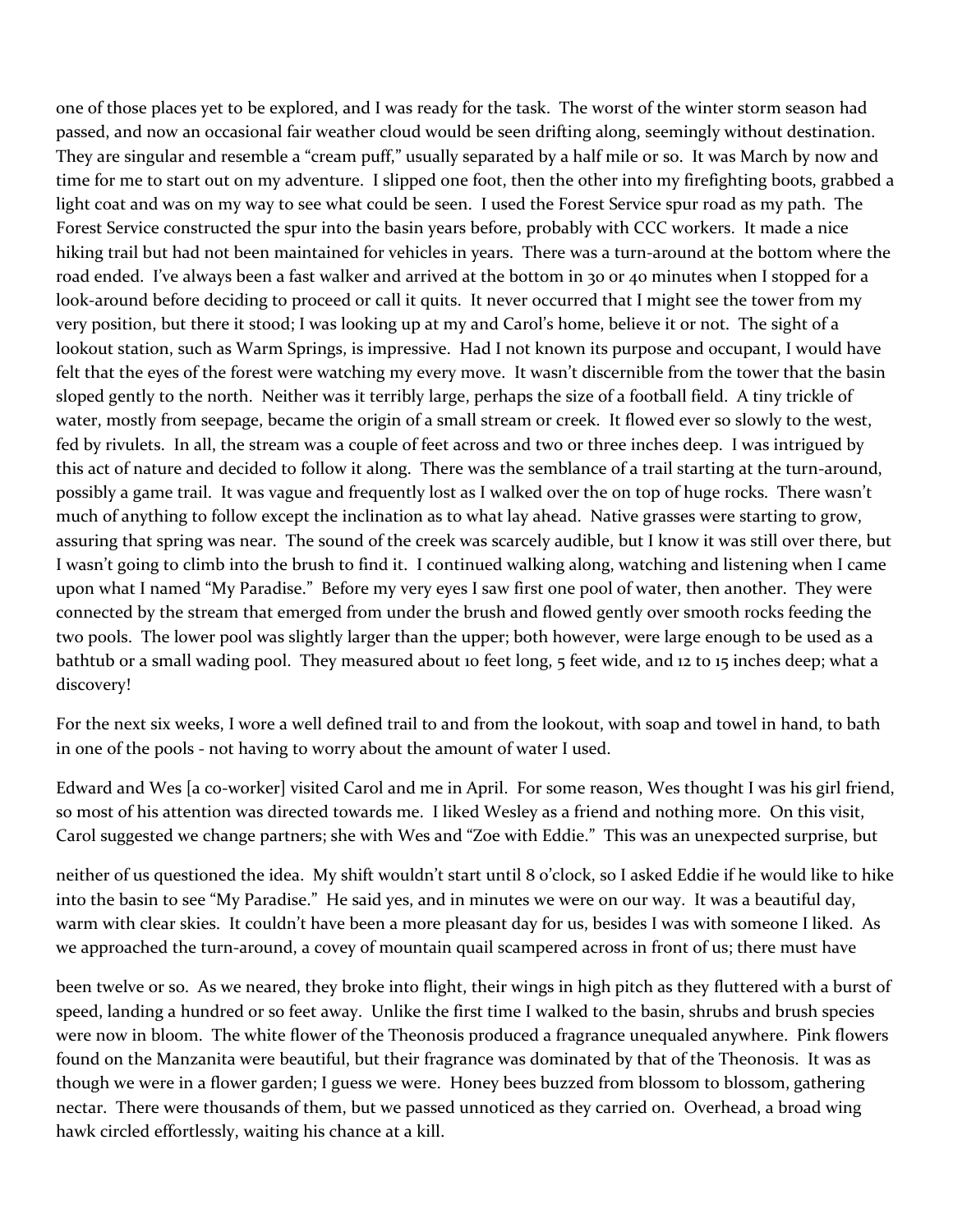We were on our way again after marveling about that which we had just experienced, nature at its best, doing its thing. My traipsing to and from the pools had made a well defined trail, one that anyone could follow if they were inclined. We arrived at the paradise within minutes when I pointed at the two pools and the waterfall that fed them, exclaiming, "This is my paradise, isn't it beautiful?"

Eddie was wearing his forest green wool pants, suntan shirt, etc. I was in a skirt and blouse. I kicked off my shoes and said, "I'm going wading to cool my feet, roll up your pants and join me." It was fun, so much fun that I splashed and frolicked like a child. I was the first to splash water, a little then a lot, as the water drenching began. Back and forth until we were thoroughly soaked; what fun, we laughed and laughed. My hair was a mess, but who cared. I removed my wet blouse and skirt, nothing else. Eddie took off his shirt and nothing else, as we dried in the afternoon sun just talking away. We were so busy that neither of us realized that the sun had been hammering away at our exposed skin. My clothes dried nicely, Eddie's shirt was ok, but the rolled up green wool pants had a new press and his legs were terribly sunburned. It was time for us to return to the tower, but we had a great time. I think it was on this venture that I might first have sensed an attraction to Eddie; I wasn't certain, but that could have been the beginning of my caring for him. He was a gentleman and acted much above his age.

There were other trips to the swimming hole, but none with Eddie. For the time, until Carol and I signed off on the official station logbook, I bathed regularly in the pools of water that seemingly were created for me alone, at least this is how I felt when in the presence of "My Paradise."

## *Ed now resumes the story from here:*

"I remained as a firefighter until being elevated to Patrolman in April of 1944, but in September of 1943, I learned the Forest Service was hiring an all-woman firefighting crew. I met Miss Zoe Willis and Miss Carol Bayer, but it was weeks before seeing them again, and then only briefly. I was an instructor at a fire training school in April, 1944, Miss Willis attended this three day session and we got acquainted. I worked out of the Oak Flats station as patrolman, and she had the headquarters station with her crew of girls so I did not see them for some time."

As stated above, the all girl firefighter crew was terminated on August 1, 1944, as well as the Air Warning Service, all due to the war in Europe nearing its' end. The end of the need for 24 hour surveillance caused a number of husband and wife teams to decide to take layoff and seek other work. These openings allowed two of the girls to stay on as regular fire lookouts; Mary Jane Bruntton was assigned to Reservoir Summit Lookout and Zoe Willis

became "Lookout Relief" traveling between seven different towers as day off relief. Three of the seven lookout stations on the Newhall/Saugus Ranger District were in Ed's patrol area. With his ability now to visit both girls as part of his job, he had the better of two worlds.

In the summer of 1944 due to wartime shortages of funds and personnel, Ed's duties included supplying the various towers with potable water. Four, 4 gallon containers would just fit in the trunk of his Chevie. Water for dishes, bathing, etc. was pumped by hand from a cistern at the towers. He was expected to use his own vehicle for patrol and travel to the towers, all limited to 500 miles each month at 5 cents per mile allotment.

It was on one of the trips mentioned above that Ed picks up the story: "I hauled water to the Reservoir Summit tower after alerting Mary Jane Brunnton by phone that I was headed her way. After unloading the water, I sat enjoying a cup of Mary Jane's coffee. Tower personnel were anxious to have someone to coffee to visit with and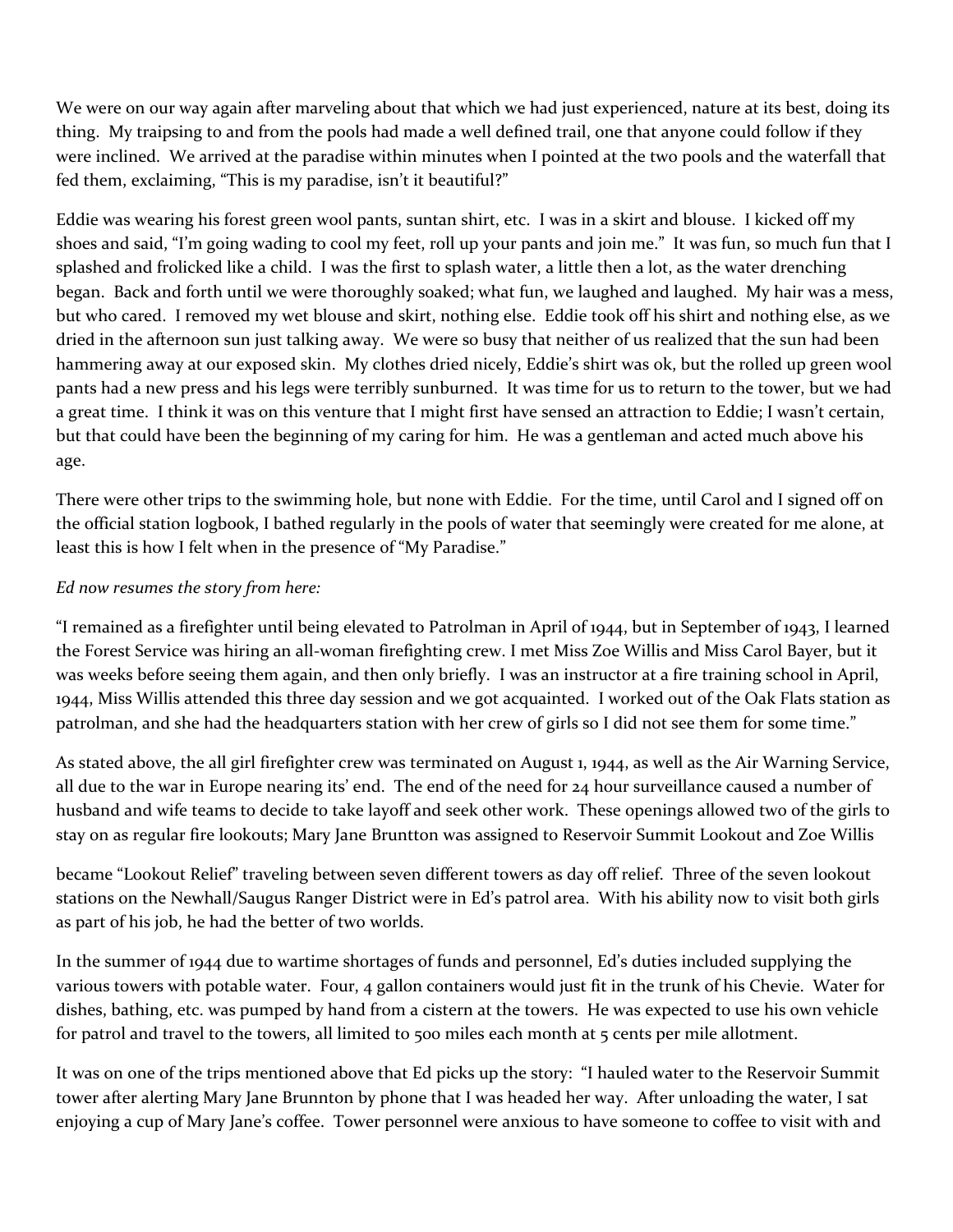catch up on all the news. The Forest Service was fussy with record keeping, so Mary Jane had logged my arrival time and purpose into her records. I sipped at my coffee as Mary Jane scanned all points hurriedly before taking her coffee. We spoke for a few minutes when she broke from our conversation exclaiming, "What's that?" She saw a bright flash about 4 miles away but in her surveillance range. The flash from the windshield of a vehicle, a vehicle that was out of place being that the forest was closed. Mary Jane knew that the vehicle was not that of the Southern California Gas Company patrolman because it was not timely and on the wrong day. I thought for a minute or so and decided to phone Newhall Headquarters and request instructions. It was my district and it was necessary that this observation be investigated, but I wanted headquarters to know what was taking place. I spoke with Howard and he told me to proceed and check back. I drove to the head of Fish Canyon road; checked the lock on the gate, all ok but someone was inside on the closed area. I then proceeded along the Fish Canyon truck trail. At that point I had not seen another flash and had no idea where the car would be. In a second or so as I turned a curve, I spotted the car coming in my direction with rifle barrels projecting from both windows. The occupants were so intent on their hunt that they did not see my vehicle until the last second as they turned the corner where I was stopped. There wasn't any way of them passing without seeing me. I had apprehensions but I was not scared. Somehow, whatever the situation, I was going to confront the trespassers to determine the reason for their being in a National Forest closed area.

Their car crept slowly along to directly in front of my position. They were so intent on scanning the slopes that the two vehicles nearly touched before they stopped. It was then that I fully realized the two men were deer poachers. When I saw the gun barrels, I knew that I was in a dangerous situation, which I might not be able to handle safely. I was determined however to pursue the investigation as far as possible without being killed and left by the roadside. The only recognition of me was a sign on the front bumper reading FIRE. I was wearing the Forest Officer badge and introduced myself as a Forest Officer before starting my inquiry to why they were in the closed area. Within seconds they were asking questions of me. Their questioning me wasn't what I wanted when I told them to 'stay put,' which didn't mean a damn thing to these two. 'I was sent here to investigate your presence and others know that I am here.' I believe the two would liked to have driven around my auto, but it was impossible, so they sat while I used my small crystal control radio to contact Newhall headquarters for instructions. Howard Evans told me, 'write them citations and escort them out beyond the gate.' I thought for a second or two asking myself, Howard, is this the best you can do?- no mention of assistance whatever. I realized that I was on my own and that was not healthy. I asked for their IDs, when the two refused and stated that they had written more of 'those,' pointing to the citation book, than I could count. The comment led me to believe they were with law enforcement or possibly 'day off' police on their own special hunt in violation of federal law. The nearest person to me was Mary Jane at Reservoir Summit Lookout, eight road miles away. The absolute fact

was I was alone, faced with two poachers who could leave me in the middle of no-where should they desire. I told them again that they needed to leave and that I would follow them out. I'm sure they saw this as an opportunity to avoid any further confrontation knowing that I reported their license plate number to Newhall headquarters. I saw it as a chance to cope with a situation that could have ended in my death.

I was not proud of the outcome since I had been instructed to issue citations and I had not. On the other hand, I survived a difficult, dangerous situation, and the forest was no worse off for how I handled the problem. Later I reported in and Howard growled at me about orders, etc. I didn't like his comments, but I was out of a tough one, one that I care not to be in again. When the District Ranger visited my station he doubted my ability to handle the patrol position. I believed that I did the right things under the conditions, and I felt that he should have complemented me instead of criticizing. In my mind I coped rather than forced a confrontation that I most